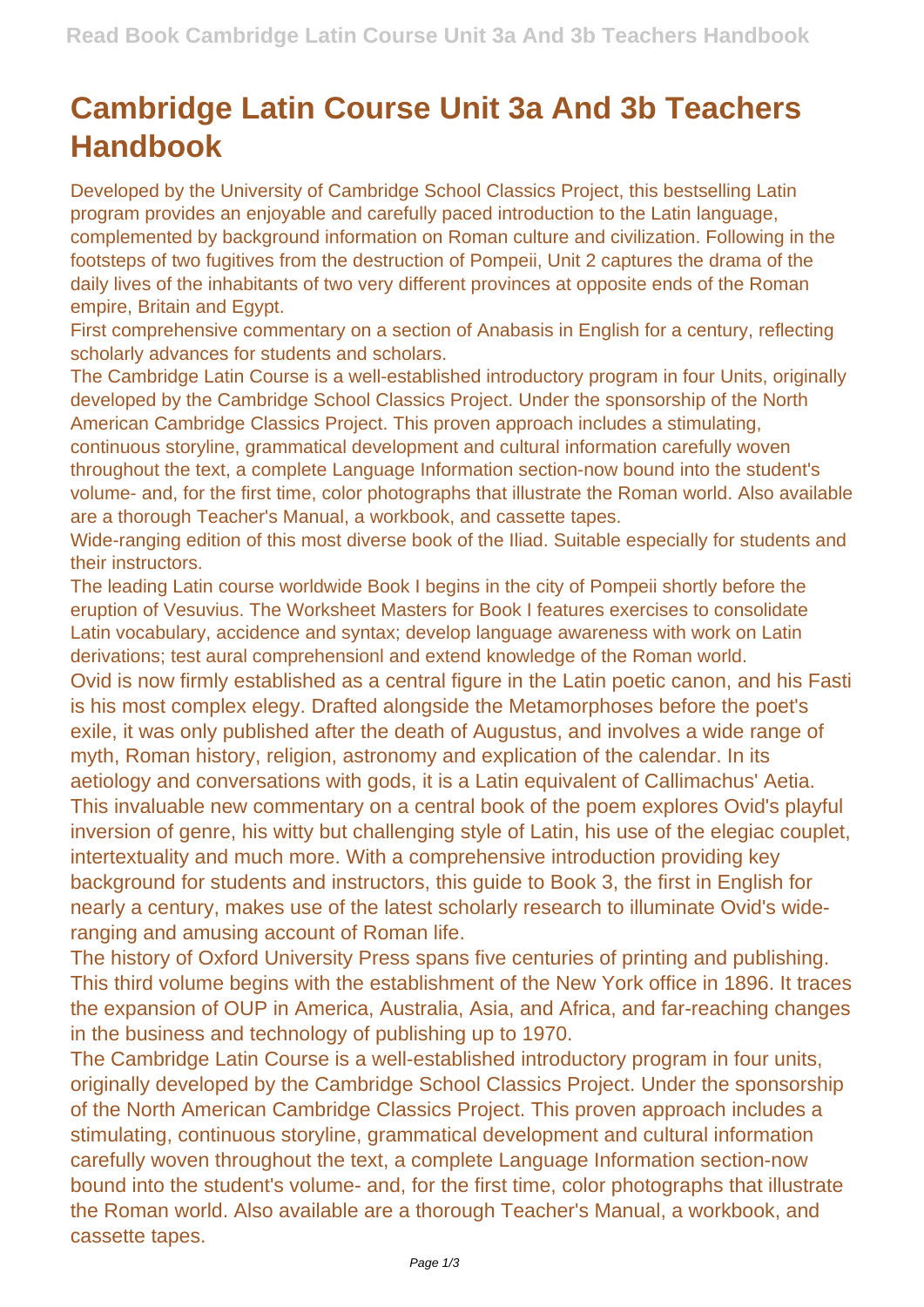The Study Books are designed to be used in conjunction with the core books of the Cambridge Latin Course. Student's Study Book III: Answer Key provides informative and comprehensive answers to the exercises in Student Study Book III. The Key will be of use to teachers, students and independent learners. Clearly structured answers are given for material which includes a rich variety of comprehension and translation exercises; activities to practise the language and grammar; vocabulary checklists; investigations into Roman civilisation and revision sessions.

Completely revised and considerably enlarged edition of this best-selling edition of Lucretius' account of why death does not matter.

A weekly review of politics, literature, theology, and art.

The world's bestselling introductory Latin course.

This second edition of the Oxford Latin Course combines the best features of both modern and traditional methods of Latin teaching from first stages to GCSE. Completely revised and restructured in the light of a nationwide survey of Classics teachers, it provides an exciting, stimulatingapproach to Latin based on the reading of original texts. Parts I-III are built around a narrative detailing the life of Horace, based closely on historical sources, which helps students to develop an understanding of the times of Cicero and Augustus.

The world's bestselling introductory Latin course. Developed by the University of Cambridge School Classics Project, this bestselling Latin program provides an enjoyable and carefully paced introduction to the Latin language, complemented by background information on Roman culture and civilization. Starting in Roman Britain and moving on to imperial Rome itself, Unit 3 focuses on the murderous schemes and machinations of Gaius Salvius Liberalis, as he plots his ruthless and apparently unstoppable rise to power.

The leading Latin course worldwide Book IV focuses on imperial Rome, looking at key features of the city itself and various aspects of Roman life including social structure, architecture, religious beliefs and entertainment. Book IV is full colour throughout, with a clear layout of stories and language notes. Featuring a glossary for quick reference and comprehension questions, the book also includes a full explanation of language points and grammar practice exercises. The North American Cambridge Latin Course is a well-established four-part Latin program whose approach combines a stimulating, continuous storyline with grammatical development, work on derivatives, and cultural information. There is also a complete Language Information section, plus numerous color photographs illustrating life in the Roman world. The Course has now been fully revised and updated in the light of feedback from user schools, and includes the very best in new research. The Fourth Edition continues to offer teachers and students alike a stimulating, reading-based approach to the study of Latin.

The Study Books are designed to be used in conjunction with the core books of the Cambridge Latin Course. Student's Study Book II: Answer Key provides informative and comprehensive answers to the exercises in Student Study Book II. The Key will be of use to teachers, students and independent learners. Clearly